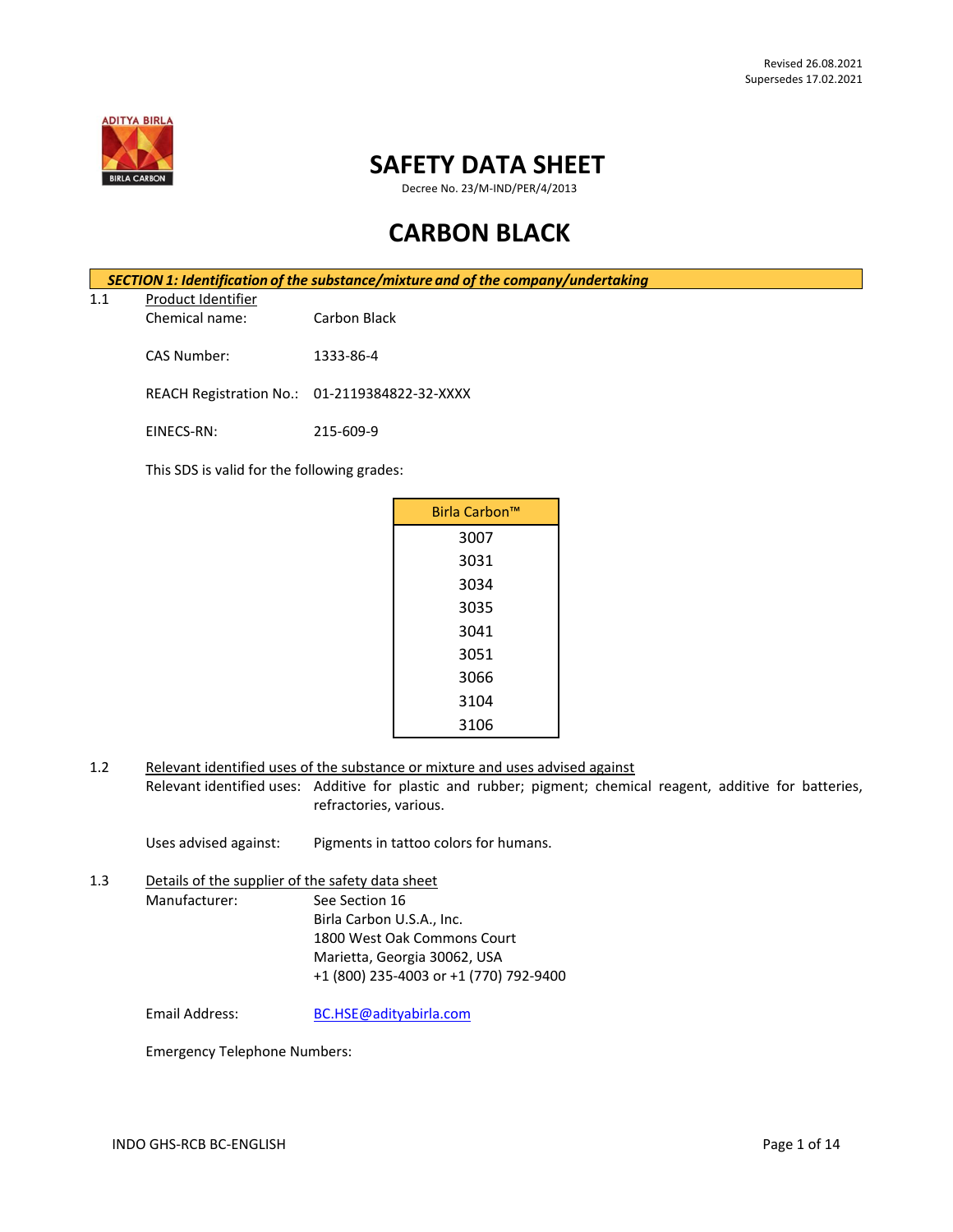| <b>Global Incident Response Hotline</b> |                  |                    |                   |                     |                 |
|-----------------------------------------|------------------|--------------------|-------------------|---------------------|-----------------|
| Argentina                               | +54 11 5219 8871 | China/Asia Pacific | +86 4001 2035 72  | Americas            | +1 760 476 3961 |
| Australia                               | +61 280 363 166  | Korea              | +82 070 4732 5813 | Asia Pacific        | +1 760 476 3960 |
| <b>Brazil</b>                           | +55 11 4349 1907 | Mexico             | +52 55 41696225   | Europe              | +1 760 476 3962 |
| Chile                                   | +56 44 8905208   | Peru               | +51 1 708 5593    | Middle East/Africa  | +1 760 476 3959 |
| Colombia                                | +57 1 344 1317   | Thailand           | +66 2105 6177     | Non-Region Specific | +1 760 476 3971 |
| China                                   | +86 4001 2001 74 | United Kingdom     | +0 800 680 0425   | US & Canada         | +1 866 519 4752 |

# *SECTION 2: Hazard(s) Identification*

| 2.1 | Classification of the substance or mixture                                                  |
|-----|---------------------------------------------------------------------------------------------|
|     | GHS: Not a hazardous substance                                                              |
|     | European Union: Not a hazardous substance according to Regulation (EC) No. 1272/2008 (CLP). |
| 2.2 | Label elements                                                                              |

| Pictogram:                      | None |
|---------------------------------|------|
| Signal Word:                    | None |
| Hazard Statement:               | None |
| <b>Precautionary Statement:</b> | None |

# 2.3 Other hazards

This substance is classified as hazardous as a combustible dust by the United States 2012 OSHA Hazard Communication Standard (29 CFR 1910.1200) and the Canadian Hazardous Products Regulation (HPR) 2015. The signal word, hazard statement and precautionary statements in the United States and Canada are: WARNING May form combustible dust concentrations in air. Keep away from all ignition sources including heat, sparks and flame. Prevent dust accumulations to minimize explosion hazard. Do not expose to temperatures above 300°C. Hazardous products of combustion can include carbon monoxide, carbon dioxide, oxides of sulfur, and organic products.

| Eye: |  | May cause reversible mechanical irritation. |  |
|------|--|---------------------------------------------|--|
|      |  |                                             |  |

- Skin: May cause mechanical irritation, soiling, and drying of skin. No cases of sensitization in humans have been reported.
- Inhalation: Dust may be irritating to the respiratory tract. Provide local exhaust ventilation. See Section 8.
- Ingestion: Adverse health effects are not expected.
- Carcinogenicity: Carbon black is listed by the International Agency for Research on Cancer (IARC) as a Group 2B substance (*possibly carcinogenic to humans).* See Section 11.

#### *SECTION 3: Composition/information on ingredients*

#### 3.1 Substance

- 3.1.1 Carbon Black (amorphous) 100%
- 3.1.2 CAS Number: 1333-86-4
- 3.1.3 EINECS-RN: 215-609-9

# *SECTION 4: First-aid measures*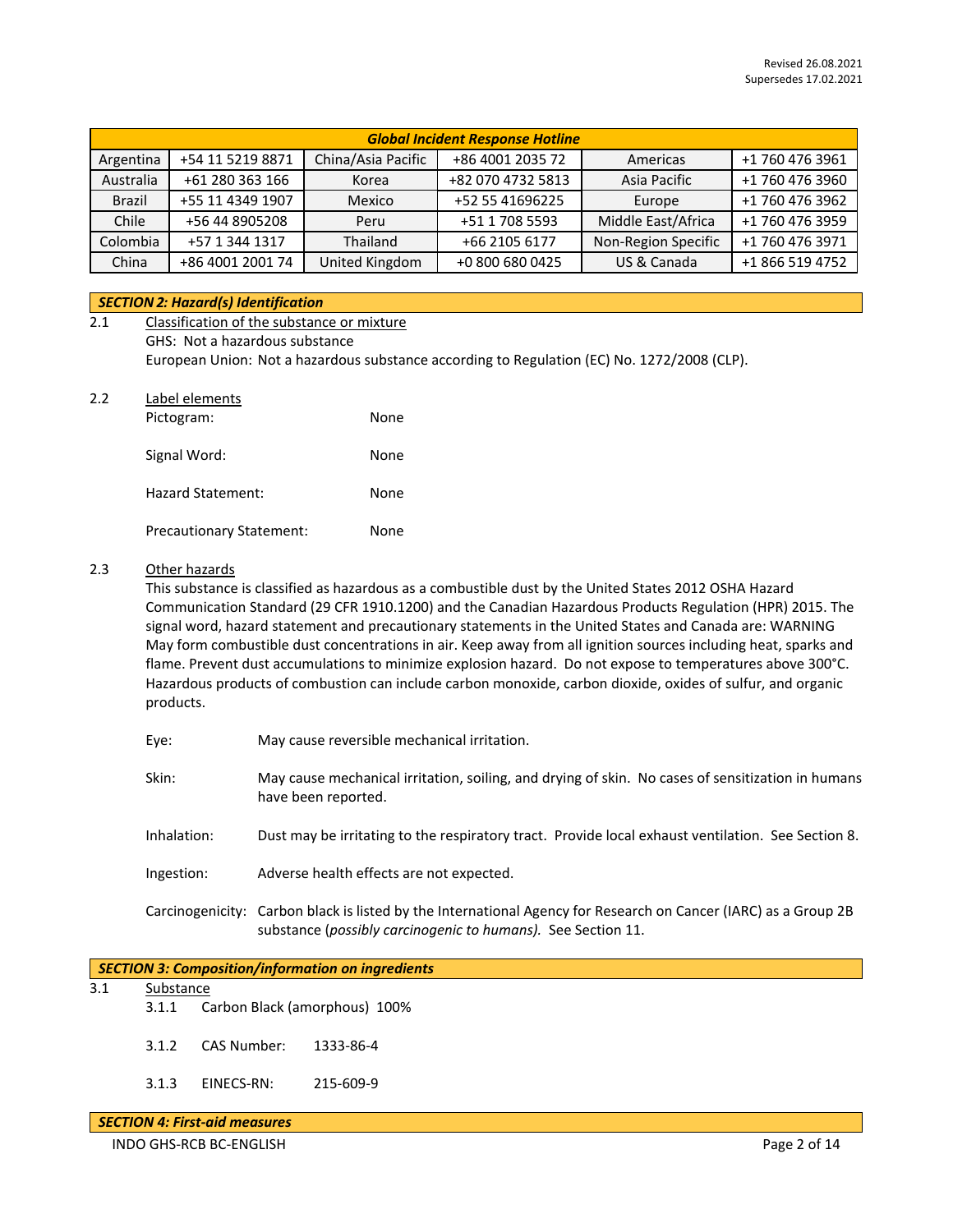|  | 4.1 | Description of first-aid measures |
|--|-----|-----------------------------------|
|--|-----|-----------------------------------|

- Inhalation: Take affected persons into fresh air. If necessary, restore normal breathing through standard first aid measures.
- Skin: Wash skin with mild soap and water. If symptoms persist, seek medical attention.
- Eye: Rinse eyes thoroughly with large volumes of water keeping eyelids open. If symptoms develop, seek medical attention.
- Ingestion: Do not induce vomiting. If conscious, give several glasses of water. Never give anything by mouth to an unconscious person.
- 4.2 Most important symptoms, both acute and delayed Symptoms: Irritating to the eyes and respiratory tract if exposed above the occupational exposure limits. See Section 2.
- 4.3 Indication of any immediate medical attention and special treatment needed Note to physicians: Treat symptomatically

|     | <b>SECTION 5: Fire-fighting measures</b>                                                            |                                                                                                                                                                                                                                                      |
|-----|-----------------------------------------------------------------------------------------------------|------------------------------------------------------------------------------------------------------------------------------------------------------------------------------------------------------------------------------------------------------|
| 5.1 | Extinguishing media<br>Suitable extinguishing media:                                                | Use foam, carbon dioxide $(CO2)$ , dry chemical, or water fog. A fog spray is<br>recommended if water is used.                                                                                                                                       |
|     | Unsuitable extinguishing media:                                                                     | Do not use high pressure media which could cause the formation of a<br>potentially explosible dust-air mixture.                                                                                                                                      |
| 5.2 | Special hazards arising from the substance or mixture<br>Special hazards arising from the chemical: | It may not be obvious that carbon black is burning unless the material<br>is stirred and sparks are apparent. Carbon black that has been on fire<br>should be closely observed for at least 48 hours to ensure no<br>smoldering material is present. |
|     | <b>Hazardous Combustion Products:</b>                                                               | Carbon monoxide (CO), carbon dioxide (CO <sub>2</sub> ), and oxides of sulfur.                                                                                                                                                                       |
| 5.3 | Advice for fire fighters<br>Special protective equipment for fire-fighters:                         | Wear full protective firefighting gear, including self-<br>contained breathing apparatus (SCBA). Wet carbon black<br>produces very slipper walking surfaces.                                                                                         |

|                                                                            | <b>SECTION 6: Accidental release measures</b> |                                                                                                                                                                                                                                                |
|----------------------------------------------------------------------------|-----------------------------------------------|------------------------------------------------------------------------------------------------------------------------------------------------------------------------------------------------------------------------------------------------|
| 6.1<br>Personal precautions, protective equipment and emergency procedures |                                               |                                                                                                                                                                                                                                                |
|                                                                            | Personal precautions:                         | Wet carbon black produces slippery walking surfaces. Avoid dust formation. Wear<br>appropriate personal protective equipment and respiratory protection. See Section 8.                                                                        |
|                                                                            | For emergency responders:                     | Use personal protective equipment recommended in section 8.                                                                                                                                                                                    |
| 6.2                                                                        | Environmental precautions                     |                                                                                                                                                                                                                                                |
|                                                                            | Environmental precautions:                    | Carbon black poses no significant environmental hazards. Contain spilled<br>product on land, if possible. As a matter of good practice, minimize<br>contamination of sewage water, soil, groundwater, drainage systems, or<br>bodies of water. |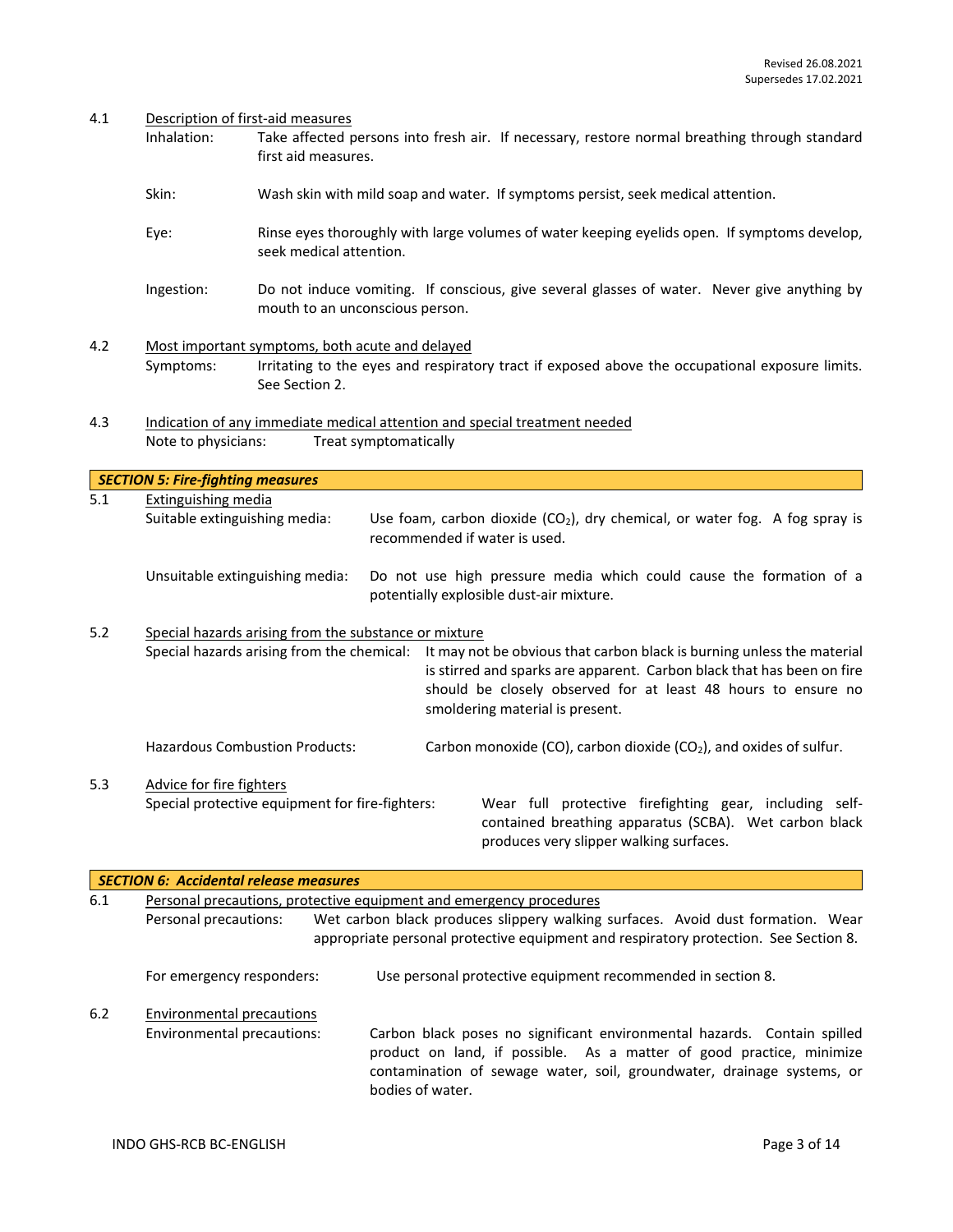6.3 Methods and materials for containment and cleaning up

Methods for containment: Prevent further leakage or spillage if safe to do so.

- Methods for cleaning up: Small spills should be vacuumed when possible. Dry sweeping is not recommended. A vacuum equipped with high efficiency particulate air (HEPA) filtration is recommended. If necessary, light water spray will reduce dust for dry sweeping. Large spills may be shoveled into containers. See Section 13.
- 6.4 Reference to other sections Reference to other sections: See section 8. See section 13.

# *SECTION 7: Handling and storage*

7.1 Precautions for safe handling

Advice on safe handling: Avoid dust formation. Do not breathe dust. Provide appropriate local exhaust to minimize dust formation. Do not use compressed air.

> Take precautionary measures against static discharges. Provide adequate precautions, such as electrical grounding and bonding, or inert atmospheres. Grounding of equipment and conveying systems may be required under certain conditions. Safe work practices include the elimination of potential ignition sources in proximity to carbon black dust; good housekeeping to avoid accumulations of dust on all surfaces; appropriate exhaust ventilation design and maintenance to control airborne dust levels to below the applicable occupational exposure limit. If hot work is required, the immediate work area must be cleared of carbon black dust.

General hygiene considerations: Handle in accordance with good industrial hygiene and safety practices.

# 7.2 Conditions for safe storage, including any incompatibilities

Storage conditions: Keep in a dry, cool, and well-ventilated location. Store away from heat, ignition sources, and strong oxidizers.

> Carbon black is not classifiable as a Division 4.2 self-heating substance under the UN test criteria. However, current UN criteria for determining if a substance is self-heating is volume dependent. This classification may not be appropriate for large volume storage container.

> Before entering vessels and confined spaces containing carbon black, test for adequate oxygen, flammable gases and potential toxic air contaminants. Do not allow dust to accumulate on surfaces.

Incompatible materials: Strong oxidizers.

# 7.3 Specific end use(s)

Risk Management Measures: Per Article 14.4 of the REACH Regulation, no exposure scenario has been developed as the substance is not hazardous.

# *SECTION 8: Exposure controls/personal protection*

## 8.1 Control parameters

Exposure guidelines: Representative occupational exposure limits currently available for carbon black (CAS number: 1333-86-4). Country listing is not all inclusive.

Concentration, mg/m3 3.5, TWA 3.0, TWA, inhalable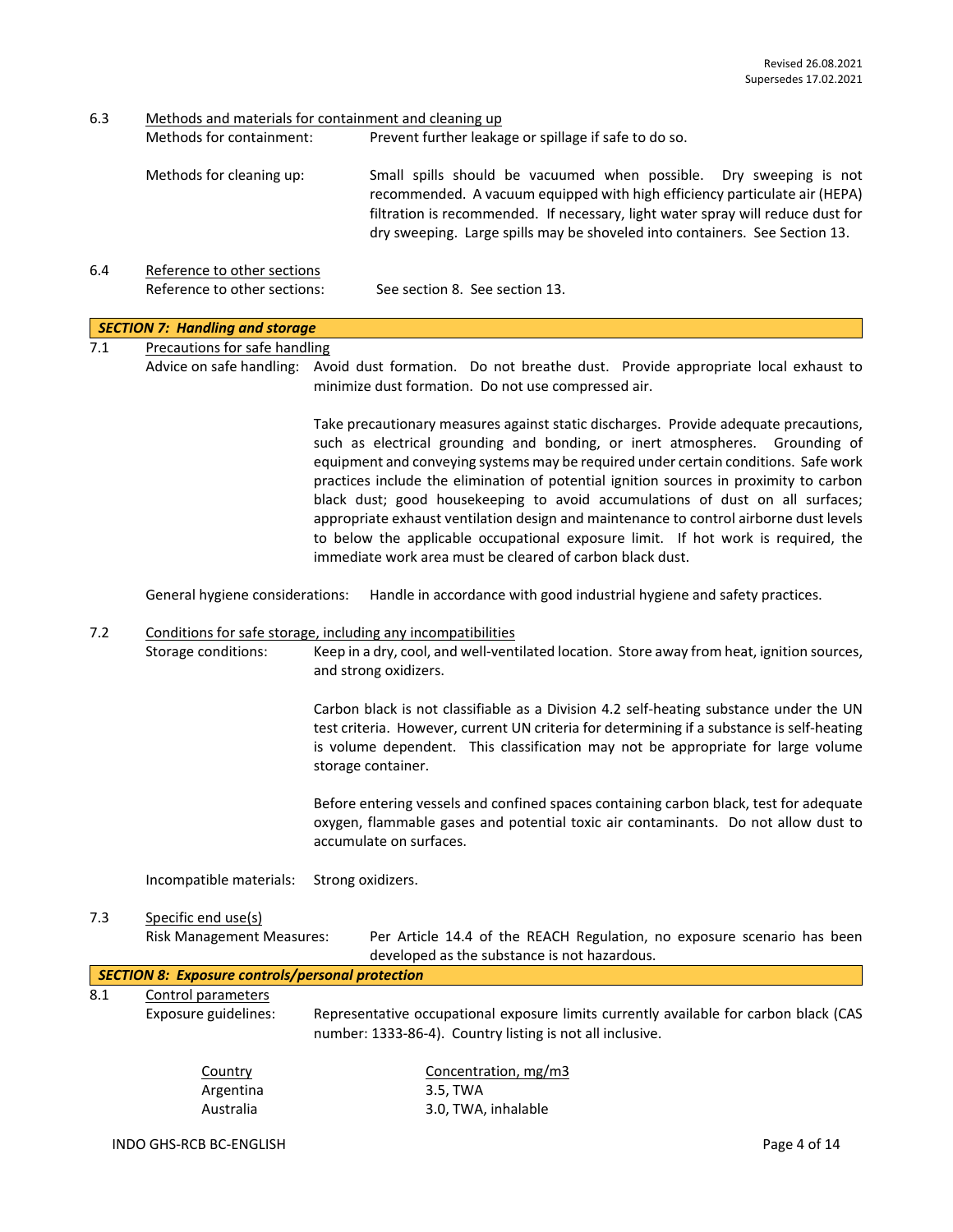| Belgium              | 3.6, TWA                                                |
|----------------------|---------------------------------------------------------|
| <b>Brazil</b>        | 3.5, TWA                                                |
| Canada (Ontario)     | 3.0 TWA, inhalable                                      |
| China                | 4.0, TWA 8.0, TWA, STEL (15 min)                        |
| Colombia             | 3.0, TWA, inhalable                                     |
| Czech Republic       | 2.0, TWA                                                |
| Egypt                | 3.5, TWA                                                |
| Finland              | 3.5, TWA; 7.0, STEL                                     |
| France – INRS        | 3.5, TWA/VME inhalable                                  |
| Germany - BeKGS527   | 0.5, TWA, respirable; 2.0, TWA, inhalable (DNEL values) |
| Hong Kong            | 3.5, TWA                                                |
| Indonesia            | 3.5, TWA/NABs                                           |
| Ireland              | 3.5, TWA; 7.0, STEL                                     |
| Italy                | 3.5, TWA, inhalable                                     |
| Japan – MHLW         | 3.0                                                     |
| Japan – SOH          | 4.0, TWA; 1.0, TWA, respirable                          |
| Korea                | 3.5, TWA                                                |
| Malaysia             | 3.5, TWA                                                |
| Mexico               | 3.5, TWA                                                |
| Russia               | 4.0, TWA                                                |
| Spain                | 3.5, TWA (VLA-ED)                                       |
| Sweden               | 3.0, TWA                                                |
| United Kingdom       | 3.5, TWA, inhalable; 7.0, STEL, inhalable               |
| <b>EU REACH DNEL</b> | 2.0, TWA, inhalable; 0.5, TWA respirable                |
| <b>United States</b> | 3.5, TWA, OSHA-PEL                                      |
|                      | 3.0, TWA, ACGIH-TLV®, inhalable                         |
|                      | 3.5, TWA, NIOSH-REL                                     |
|                      |                                                         |

\*Please consult the current version of the standard or regulation that may apply to your operations.

| $\mathsf{ACGIH}^\circledast$ | American Conference of Governmental Industrial Hygienists         |
|------------------------------|-------------------------------------------------------------------|
| mg/m3                        | milligrams per cubic meter                                        |
| DNEL                         | Derived no-effect level                                           |
| NIOSH                        | National Institute for Occupational Safety and Health             |
| OSHA                         | Occupational Safety and Health Administration                     |
| PEL                          | permissible exposure limit                                        |
| rel                          | recommended exposure limit                                        |
| STEL                         | short-term exposure limit                                         |
| TLV                          | threshold limit value                                             |
| TWA                          | time weighted average, eight (8) hours unless otherwise specified |
|                              |                                                                   |

Predicted No Effect Concentration: Not applicable

# 8.2 Exposure controls

Engineering controls: Use process enclosures and/or exhaust ventilation to keep airborne dust concentrations below the occupational exposure limit.

#### Personal Protective Equipment (PPE)

Respiratory: Approved air purifying respirator (APR) should be used where airborne dust concentrations are expected to exceed occupational exposure limits. Use a positivepressure, air supplied respirator if there is any potential for uncontrolled release, exposure levels are not known, or in circumstances where APRs may not provide adequate protection.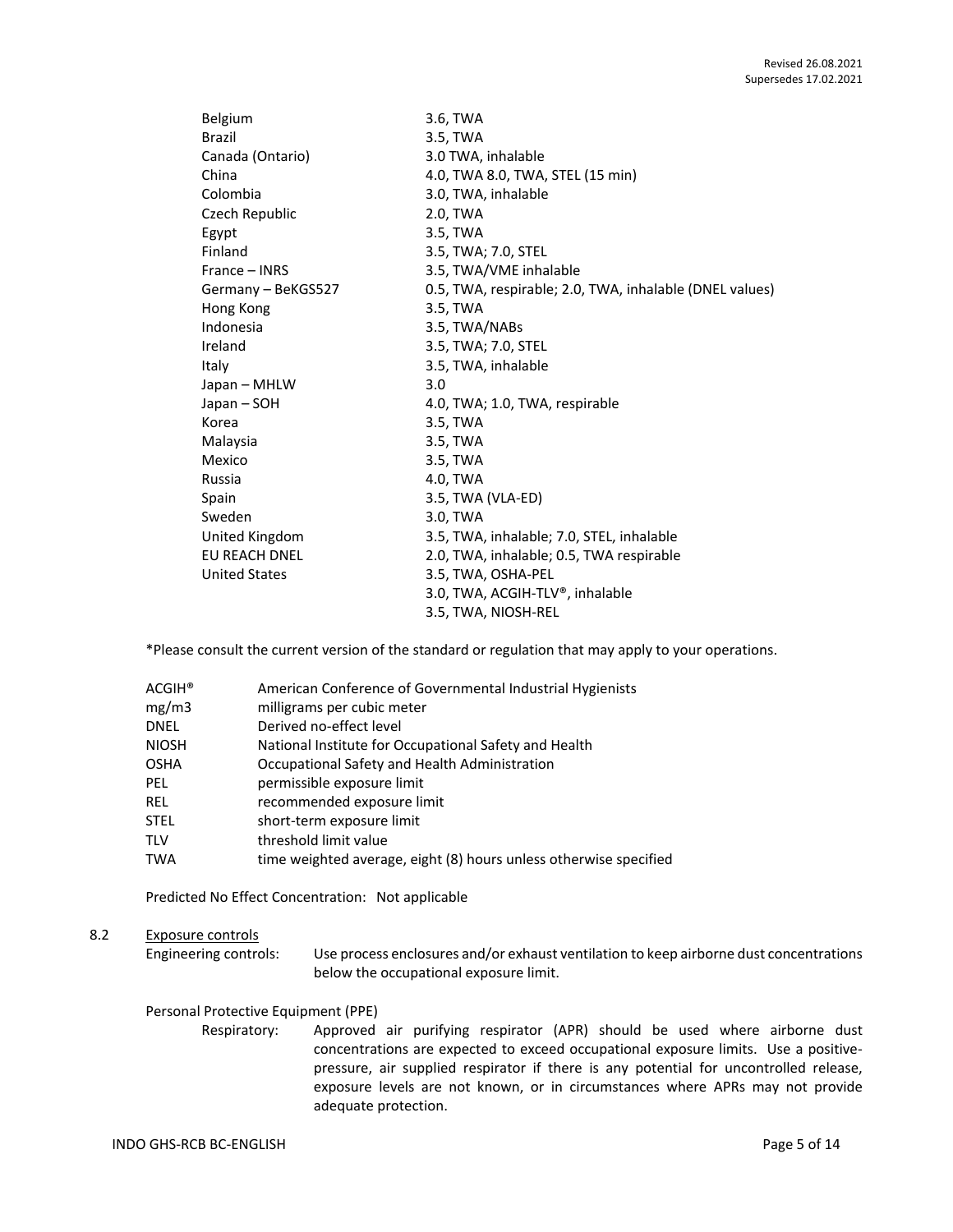When respiratory protection is required to minimize exposures to carbon black, programs should follow the requirements of the appropriate governing body for the country, province or state. Selected references to respiratory protection standards are provided below:

- OSHA 29CFR1910.134, Respiratory Protection
- CR592 Guidelines for Selection and Use of Respiratory Protective Devices (CEN)
- German/European Standard DIN/EN 143, Respiratory Protective Devices for Dusty Materials (CEN)
- Hand protection: Wear protective gloves. Use a barrier cream. Wash hands and skin with mild soap and water. Eye/face protection: Wear safety glasses or goggles. Skin protection: Wear general protective clothing to minimize skin contact. Wash clothing daily. Work clothes should not be taken home.
- Other: Emergency eyewash and safety showers should be in close proximity. Wash hands and face thoroughly with mild soap before eating or drinking.

Environmental exposure controls: in accordance with all local legislation and permit requirements.

|     | <b>SECTION 9: Physical and chemical properties</b>    |                                                       |
|-----|-------------------------------------------------------|-------------------------------------------------------|
| 9.1 | Information on basic physical and chemical properties |                                                       |
|     | Appearance:                                           | powder or pellet                                      |
|     | Color:                                                | black                                                 |
|     | Odor:                                                 | odorless                                              |
|     | Odor threshold:                                       | not applicable                                        |
|     | Melting point/freezing point:                         | not applicable                                        |
|     | Boiling point/range:                                  | not applicable                                        |
|     | Vapor pressure:                                       | not applicable                                        |
|     | Vapor Density:                                        | not applicable                                        |
|     | Oxidizing properties:                                 | not applicable                                        |
|     | Flash Point:                                          | not applicable                                        |
|     | Flammability:                                         | not flammable                                         |
|     | Explosive properties:                                 | Dust may form explosible mixture in air               |
|     | Explosion limits (air):                               |                                                       |
|     | Upper:                                                | not available                                         |
|     | Lower:                                                | 50 $g/m^3$ (dust)                                     |
|     | Evaporation rate:                                     | not applicable                                        |
|     | Density: (20°C):                                      | $1.7 - 1.9$ g/cm <sup>3</sup>                         |
|     | Bulk density:                                         | 1.25-40 lb/ft <sup>3</sup> , 20-640 kg/m <sup>3</sup> |
|     | Pellets:                                              | 200-680 kg/m <sup>3</sup>                             |
|     | Powder (fluffy):                                      | 20-380 kg/m <sup>3</sup>                              |
|     | Solubility (in Water):                                | insoluble                                             |
|     | pH value: (ASTM 1512):                                | 4-11 [50 g/l water, 68ºF (20ºC)]                      |
|     | Partition coefficient (n-octanol/water):              | not applicable                                        |
|     | Viscosity:                                            | not applicable                                        |
|     | Decomposition temperature:                            | not applicable                                        |
|     | Auto-ignition temperature:                            | $>140$ <sup>o</sup> C                                 |
|     | Minimum Ignition temperature:                         | >500ºC (BAM Furnace)(VDI 2263)                        |
|     |                                                       | >315ºC (Godberg-Greenwald Furnace)(VDI 2263)          |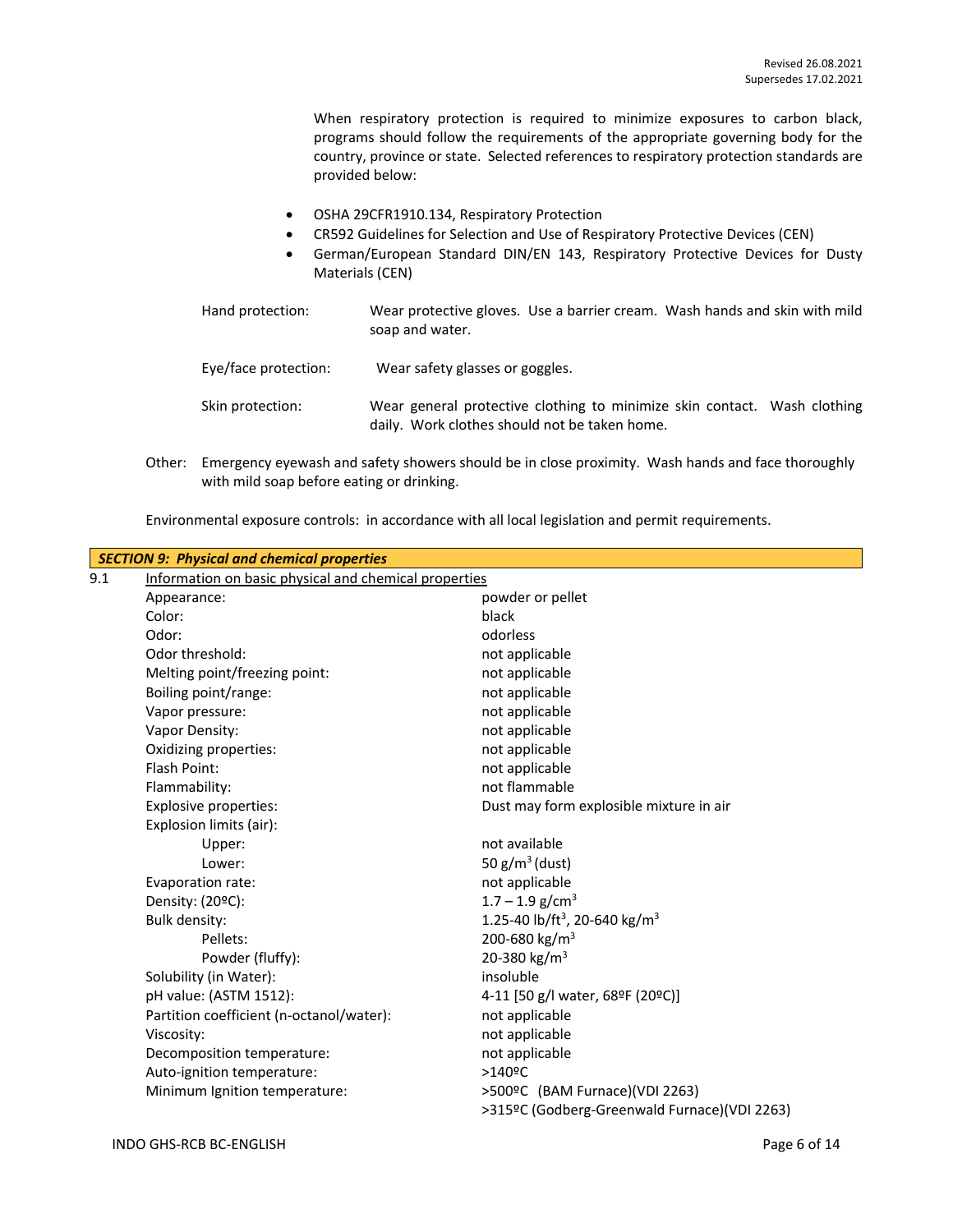Minimum ignition energy:<br>
lgnition energy:<br>
not available<br>
not available Ignition energy: Maximum absolute explosion pressure: 10 bar (VDI 2263)

Kst Value: not available Dust explosion classification: ST1 Decomposition temperature: not applicable

# 9.2 Other information Not available

Maximum rate of pressure rise: 30-400 bar/sec (VDI 2263 and ASTM E1226-88) Burn Velocity:  $> 45$  seconds (not classified as "highly flammable" or "easily ignitable")

|      | <b>SECTION 10: Stability and reactivity</b>                       |                                                                                                                                                                                                                                       |
|------|-------------------------------------------------------------------|---------------------------------------------------------------------------------------------------------------------------------------------------------------------------------------------------------------------------------------|
| 10.1 | Reactivity                                                        |                                                                                                                                                                                                                                       |
|      | Reactivity:                                                       | May react exothermically upon contact with strong oxidizers.                                                                                                                                                                          |
| 10.2 | Chemical stability                                                |                                                                                                                                                                                                                                       |
|      | Stability:                                                        | Stable under normal ambient conditions.                                                                                                                                                                                               |
|      | <b>Explosion data</b>                                             |                                                                                                                                                                                                                                       |
|      | Sensitivity to mechanical impact:                                 | Not sensitive to mechanical impact                                                                                                                                                                                                    |
|      | Sensitivity to static discharge:                                  | Dust may form explosible mixture in air. Avoid dust formation. Do not create<br>a dust cloud. Take precautionary measures against static discharges. Ensure<br>all equipment is earthed/grounded before beginning transfer operation. |
| 10.3 | Possibility of hazardous reactions                                |                                                                                                                                                                                                                                       |
|      | Hazardous polymerization:                                         | Does not occur.                                                                                                                                                                                                                       |
|      | Possibility of hazardous reactions: None under normal conditions. |                                                                                                                                                                                                                                       |
| 10.4 | Conditions to avoid                                               |                                                                                                                                                                                                                                       |
|      | Conditions to avoid:                                              | Avoid high temperatures >400°C (>752°F) and sources of ignition.                                                                                                                                                                      |
| 10.5 | Incompatible materials                                            |                                                                                                                                                                                                                                       |
|      | Incompatible materials:                                           | Strong oxidizers.                                                                                                                                                                                                                     |
| 10.6 | Hazardous decomposition products                                  |                                                                                                                                                                                                                                       |
|      |                                                                   | Hazardous decomposition products: Carbon monoxide, carbon dioxide, organic products of combustion, oxides of                                                                                                                          |

sulfur.

|                        | <b>SECTION 11: Toxicological information</b> |                                                                                                          |  |  |  |  |  |
|------------------------|----------------------------------------------|----------------------------------------------------------------------------------------------------------|--|--|--|--|--|
| 11.1                   | Information on toxicological effects         |                                                                                                          |  |  |  |  |  |
| <b>Acute Toxicity:</b> |                                              |                                                                                                          |  |  |  |  |  |
| Oral LD50:             |                                              | $LD_{50}$ (rat) > 8000 mg/kg. (Equivalent to OECD TG 401)                                                |  |  |  |  |  |
| Inhalation LD50:       |                                              | No data available                                                                                        |  |  |  |  |  |
|                        | Dermal LD50:                                 | No data available                                                                                        |  |  |  |  |  |
|                        | <b>Skin corrosion/irritation:</b>            | Rabbit: not irritating. (Equivalent to OECD TG 404)<br>Edema = $0$ (max. attainable irritation score: 4) |  |  |  |  |  |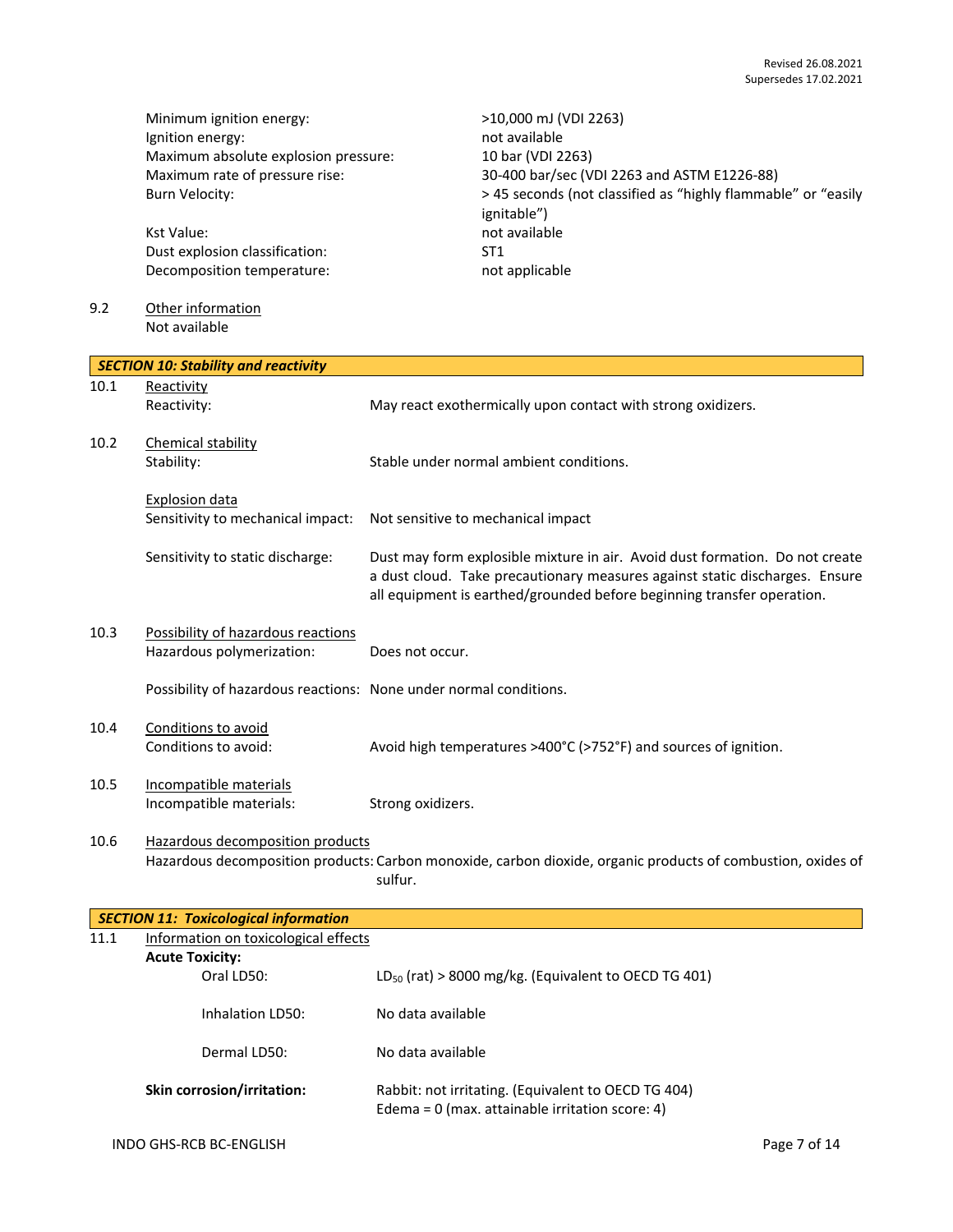Erythema = 0 (max. attainable irritation score: 4) Assessment: Not irritating to skin.

| Serious eye damage/irritation: | Rabbit: not irritating. (OECD TG 405)                 |
|--------------------------------|-------------------------------------------------------|
|                                | Cornea: 0 (max. attainable irritation score: 4)       |
|                                | Iris: 0 (max. attainable irritation score: 2)         |
|                                | Conjunctivae: 0 (max. attainable irritation score: 3) |
|                                | Chemosis: 0 (max. attainable irritation score: 4)     |
|                                | Assessment: Not irritating to the eyes.               |

| <b>Sensitization:</b> | Guinea pig skin (Buehler Test): Not sensitizing (OECD TG 406) |
|-----------------------|---------------------------------------------------------------|
|                       | Assessment: Not sensitizing in animals.                       |
|                       | No cases of sensitization in humans have been reported.       |

**Germ cell mutagenicity:** *In vitro:* Carbon black is not suitable to be tested directly in bacterial (Ames test) and other *in vitro* systems because of its insolubility. However, when organic solvent extracts of carbon black have been tested, results showed no mutagenic effects. Organic solvent extracts of carbon black can contain traces of polycyclic aromatic hydrocarbons (PAHs). A study to examine the bioavailability of these PAHs showed that they are very tightly bound to carbon black and are not bioavailable (Borm, 2005).

> *In vivo:* In an experimental investigation, mutational changes in the *hprt* ene were reported in alveolar epithelial cells in the rat following inhalation exposure to carbon black (Driscoll*,* 1997). This observation is considered to be rat-specific and a consequence of "lung overload," which leads to chronic inflammation and release of reactive oxygen species. This is considered to be a secondary genotoxic effect and, thus, carbon black itself would not be considered to be mutagenic.

> Assessment: *In vivo* mutagenicity in rats occurs by mechanisms secondary to a threshold effect and is a consequence of "lung overload," which leads to chronic inflammation and the release of genotoxic oxygen species. This mechanism is considered to be a secondary genotoxic effect and, thus, carbon black itself would not be considered to be mutagenic.

| Carcinogenicity: | Animal toxicity | Rat, oral, duration 2 years.<br>Effect: no tumors.                                                    |
|------------------|-----------------|-------------------------------------------------------------------------------------------------------|
|                  |                 | Mouse, oral, duration 2 years.<br>Effect: no tumors.                                                  |
|                  |                 | Mouse, dermal, duration 18 months.<br>Effect: no skin tumors.                                         |
|                  |                 | Rat, inhalation, duration 2 years.<br>Target organ: lungs.<br>Effect: inflammation, fibrosis, tumors. |
|                  |                 |                                                                                                       |

Note: Tumors in the rat lung are considered to be related to "lung overload" rather than to a specific chemical effect of carbon black itself in the lung. These effects in rats have been reported in many studies on other poorly soluble inorganic particles and appear to be rat specific (ILSI, 2000). Tumors have not been observed in other species (i.e., mouse and hamster) for carbon black or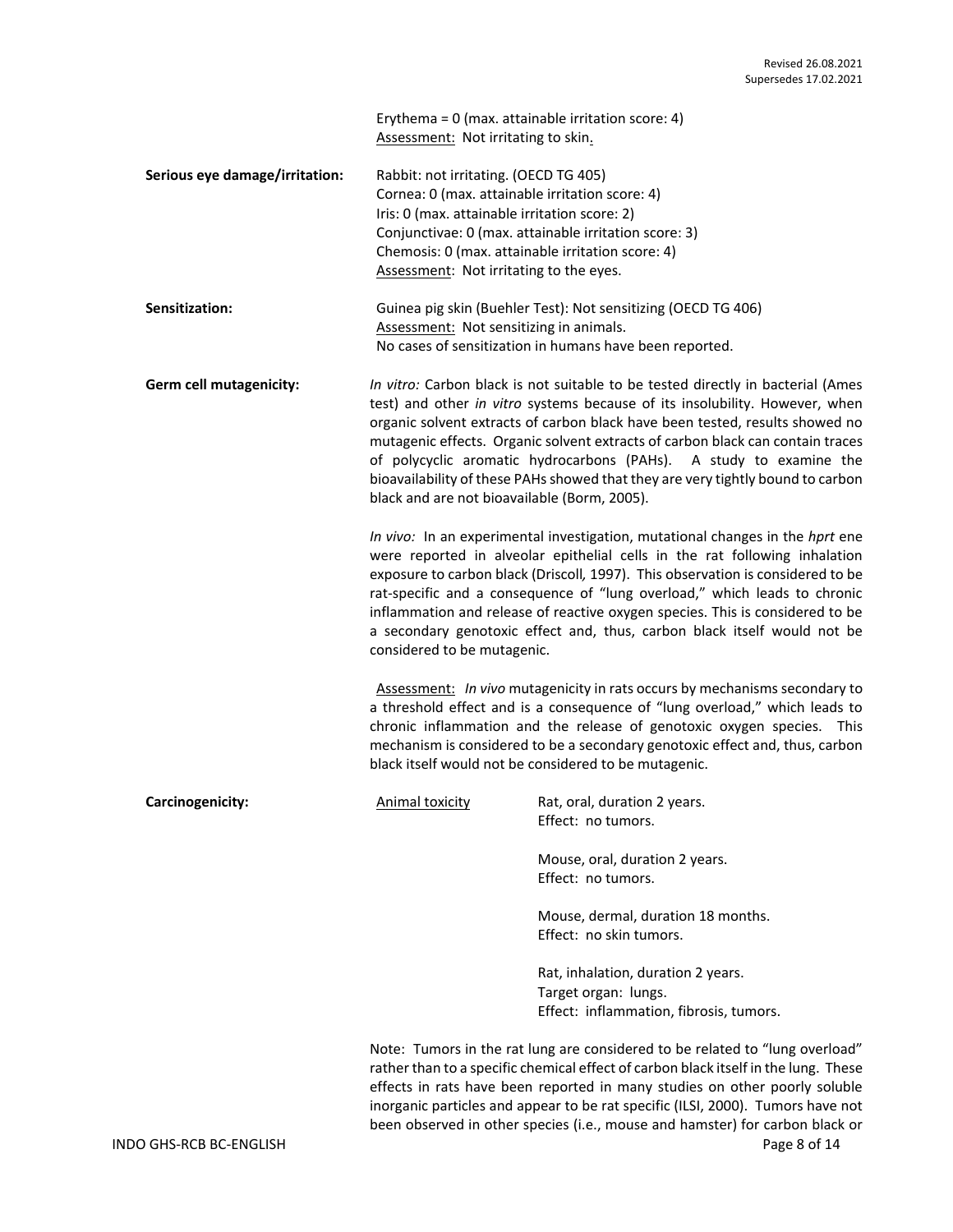other poorly soluble particles under similar circumstances and study conditions.

#### Mortality studies (human data)

A study on carbon black production workers in the UK (Sorahan, 2001) found an increased risk of lung cancer in two of the five plants studied; however, the increase was not related to the dose of carbon black. Thus, the authors did not consider the increased risk in lung cancer to be due to carbon black exposure. A German study of carbon black workers at one plant (Morfeld, 2006; Buechte, 2006) found a similar increase in lung cancer risk but, like the Sorahan, 2001 (UK study), found no association with carbon black exposure. A large US study of 18 plants showed a reduction in lung cancer risk in carbon black production workers (Dell*,* 2006). Based upon these studies, the February 2006 Working Group at the International Agency for Research on Cancer (IARC) concluded that the human evidence for carcinogenicity was *inadequate* (IARC, 2010).

Since the IARC evaluation of carbon black, Sorahan and Harrington (2007) have re-analyzed the UK study data using an alternative exposure hypothesis and found a positive association with carbon black exposure in two of the five plants. The same exposure hypothesis was applied by Morfeld and McCunney (2009) to the German cohort; in contrast, they found no association between carbon black exposure and lung cancer risk and, thus, no support for the alternative exposure hypothesis used by Sorahan and Harrington.

Overall, as a result of these detailed investigations, no causative link between carbon black exposure and cancer risk in humans has been demonstrated.

#### IARC cancer classification

In 2006 IARC re-affirmed its 1995 finding that there is *"inadequate evidence"* from human health studies to assess whether carbon black causes cancer in humans. IARC concluded that there is *"sufficient evidence*" in experimental animal studies for the carcinogenicity of carbon black. IARC's overall evaluation is that carbon black is *"possibly carcinogenic to humans (Group 2B)".* This conclusion was based on IARC's guidelines, which generally require such a classification if one species exhibits carcinogenicity in two or more animal studies (IARC, 2010).

Solvent extracts of carbon black were used in one study of rats in which skin tumors were found after dermal application and several studies of mice in which sarcomas were found following subcutaneous injection. IARC concluded that there was *"sufficient evidence"* that carbon black extracts can cause cancer in animals (Group 2B).

#### ACGIH cancer classification

Confirmed Animal Carcinogen with Unknown Relevance to Humans (Category A3 Carcinogen).

Assessment: Applying the guidelines of self-classification under the Globally Harmonized System of Classification and Labeling of Chemicals, carbon black is not classified as a carcinogen. Lung tumors are induced in rats as a result of repeated exposure to inert, poorly soluble particles like carbon black and other poorly soluble particles. Rat tumors are a result of a secondary non-genotoxic mechanism associated with the phenomenon of lung overload. This is a species-specific mechanism that has questionable relevance for classification in humans. In support of this opinion, the CLP Guidance for Specific Target Organ Toxicity – Repeated Exposure (STOT-RE), cites lung overload under mechanisms not relevant to humans. Human health studies show that exposure to carbon black does not increase the risk of carcinogenicity.

**Reproductive and developmental toxicity:** Assessment: No effects on reproductive organs or fetal development have been reported in long-term repeated dose toxicity studies in animals.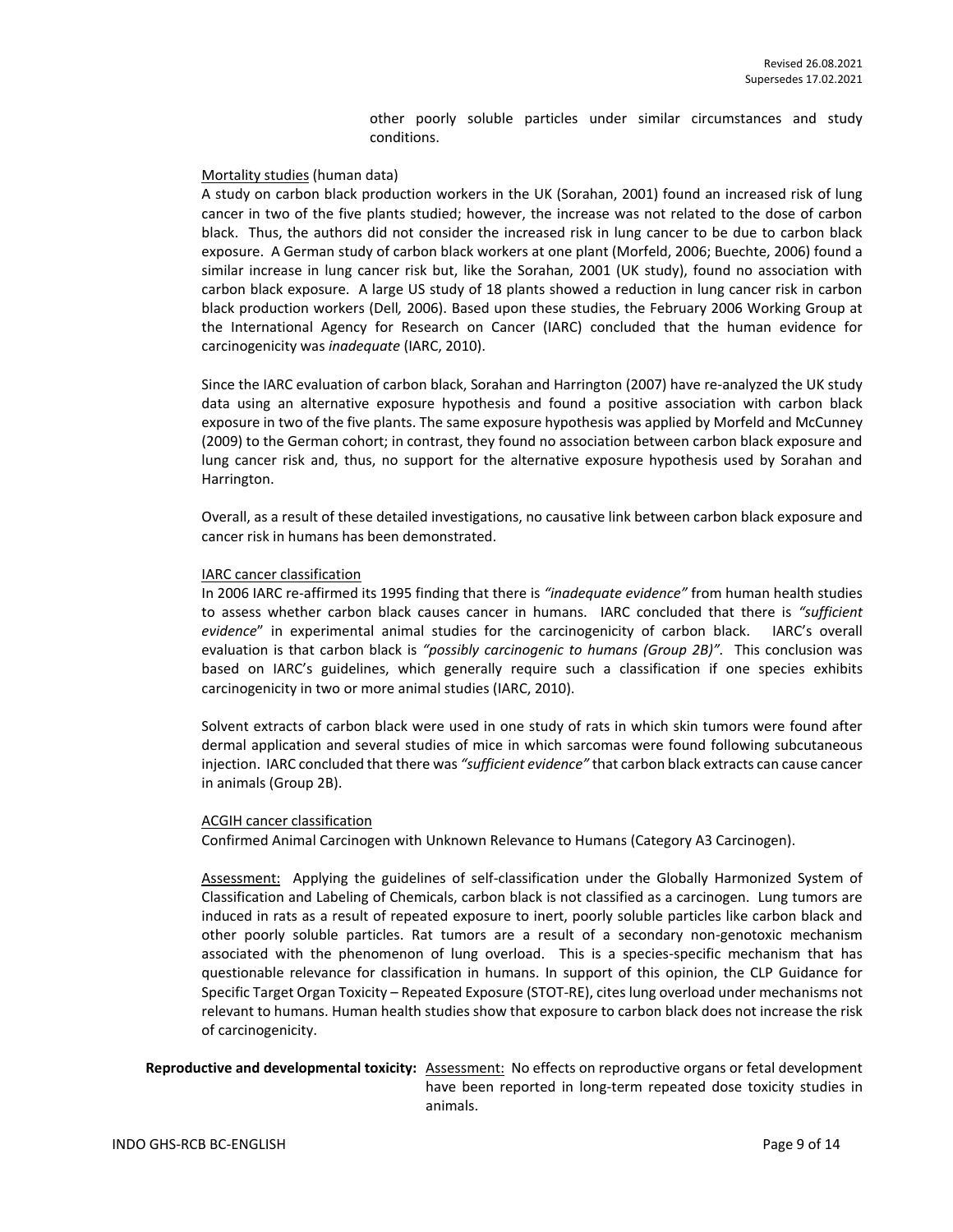**Specific target organ toxicity – single exposure (STOT-SE):** Assessment: Based on available data, specific

target organ toxicity is not expected after single oral, single inhalation, or single dermal exposure.

## **Specific target organ toxicity – repeated exposure (STOT-RE):**

Animal toxicity

Repeated dose toxicity: inhalation (rat), 90 days, No Observed Adverse Effect Concentration (NOAEC) = 1.1 mg/m<sup>3</sup> (respirable)

Target organ/effects at higher doses are lung inflammation, hyperplasia, and fibrosis.

Repeated dose toxicity: oral (mouse), 2 yrs, No Observed Effect Level (NOEL) = 137 mg/kg (body wt.)

Repeated dose toxicity: oral (rat), 2 yrs, NOEL = 52 mg/kg (body wt.)

Although carbon black produces pulmonary irritation, cellular proliferation, fibrosis, and lung tumors in the rat under conditions of lung overload, there is evidence to demonstrate that this response is principally a species-specific response that is not relevant to humans.

# Morbidity studies (human data)

Results of epidemiological studies of carbon black production workers suggest that cumulative exposure to carbon black may result in small, non-clinical decrements in lung function. A U.S. respiratory morbidity study suggested a 27 ml decline in FEV<sub>1</sub> from a 1 mg/m<sup>3</sup> 8 hour TWA daily (inhalable fraction) exposure over a 40-year period (Harber, 2003). An earlier European investigation suggested that exposure to 1 mg/m<sup>3</sup> (inhalable fraction) of carbon black over a 40-year working lifetime would result in a 48 ml decline in FEV<sub>1</sub> (Gardiner, 2001). However, the estimates from both studies were only of borderline statistical significance. Normal age-related decline over a similar period of time would be approximately 1200 ml.

In the U.S. study, 9% of the highest non-smokers exposure group (in contrast to 5% of the unexposed group) reported symptoms consistent with chronic bronchitis. In the European study, methodological limitations in the administration of the questionnaire limit the conclusions that can be drawn about reported symptoms. This study, however, indicated a link between carbon black and small opacities on chest films, with negligible effects on lung function.

### Assessment:

**Inhalation** - Applying the guidelines of self-classification under GHS, carbon black is not classified under STOT-RE for effects on the lung. Classification is not warranted on the basis of the unique response of rats resulting from "lung overload" following exposure to poorly soluble particles such as carbon black. The pattern of pulmonary effects in the rat, such as inflammation and fibrotic responses, are not observed in other rodent species, non-human primates, or humans under similar exposure conditions. Lung overload does not appear to be relevant for human health. Overall, the epidemiological evidence from well-conducted investigations has shown no causative link between carbon black exposure and the risk of non-malignant respiratory disease in humans. A STOT-RE classification for carbon black after repeated inhalation exposure is not warranted.

**Oral:** Based on available data, specific target organ toxicity is not expected after repeated oral exposure.

**Dermal:** Based on available data and the chemical-physical properties (insolubility, low absorption potential), specific target organ toxicity is not expected after repeated dermal exposure.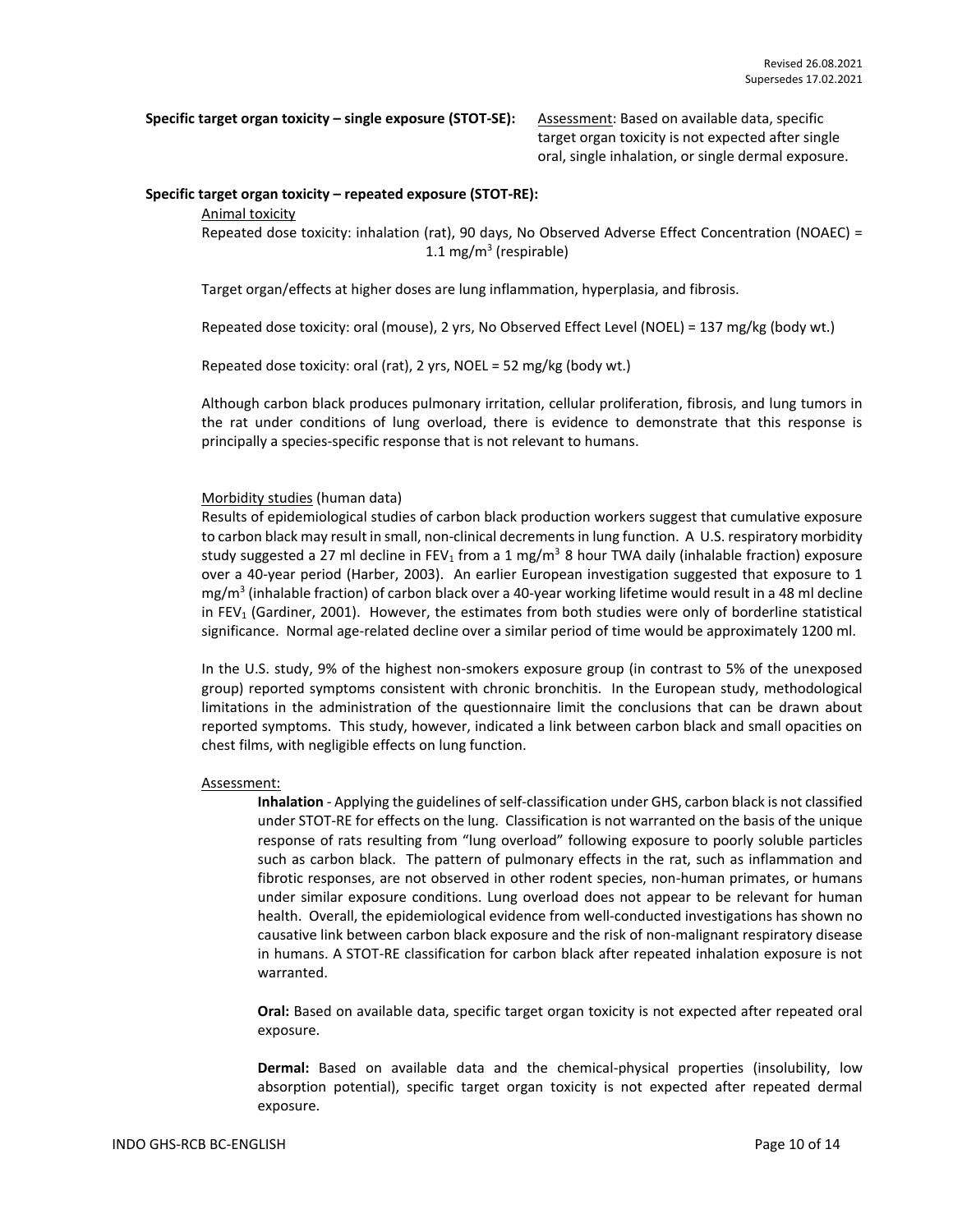# **Aspiration hazard:** Assessment: Based on industrial experience and the available data, no aspiration hazard is expected.

|      | <b>SECTION 12: Ecological information</b> |                                                                                                             |
|------|-------------------------------------------|-------------------------------------------------------------------------------------------------------------|
| 12.1 | Toxicity<br>Aquatic toxicity:             |                                                                                                             |
|      | Acute fish toxicity:                      | LCO (96 h) 1000mg/l, Species: Brachydanio rerio (zebrafish), Method:<br>OFCD Guideline 203                  |
|      | Acute invertebrate toxicity:              | EC50 (24 h) > 5600 mg/l, Species: Daphnia magna (waterflea),<br>Method: OECD Guideline 202                  |
|      | Acute algae toxicity:                     | EC50 (72 h) >10,000 mg/l, NOEC 10,000 mg/l, Species: Scenedesmus<br>subspicatus, Method: OECD Guideline 201 |
|      | Activated sludge:                         | ECO (3 h) > 400 mg/l, EC10 (3h): ca. 800 mg/l, Method: DEV L3 (TTC<br>test)                                 |
| 12.2 | Persistence and degradability             |                                                                                                             |

# Not soluble in water. Expected to remain on soil surface. Not expected to degrade.

- 12.3 Bioaccumulative potential Not expected because of the physicochemical properties of the substance.
- 12.4 Mobility in soil Not expected to migrate. Insoluble.
- 12.5 Results of PBT and vPvB assessment Carbon black is not a PBT or a vPvB.
- 12.6 Other adverse effects Not available.

|      | <b>SECTION 13: Disposal considerations</b> |                                                                                                                                                  |
|------|--------------------------------------------|--------------------------------------------------------------------------------------------------------------------------------------------------|
| 13.1 | Waste treatment methods                    |                                                                                                                                                  |
|      | Product disposal:                          | Product should be disposed of in accordance with the regulations issued by the<br>appropriate federal, provincial, state, and local authorities. |
|      | Brazil:                                    | Considered as a Class IIA waste – not inert.                                                                                                     |
|      | Canada:                                    | Not a hazardous waste under provincial regulations                                                                                               |
|      | EU:                                        | EU Waste Code No. 061303 per Council Directive 75/422/EEC                                                                                        |
|      | USA:                                       | Not a hazardous waste under U.S. RCRA, 40 CFR 261.                                                                                               |
|      | Container/Packaging disposal:              | Empty packaging must be disposed of in accordance with national and local<br>laws.                                                               |
|      | <b>SECTION 14: Transport information</b>   |                                                                                                                                                  |

The International Carbon Black Association organized the testing of seven ASTM reference carbon blacks according to the UN method, Self-Heating Solids. All seven reference carbon blacks were found to be "Not a self-heating substance of Division 4.2." The same carbon blacks were tested according to the UN method, Readily Combustible Solids and found to be "Not a readily combustible solid of Division 4.1;" under current UN Recommendations on the Transport of Dangerous Goods.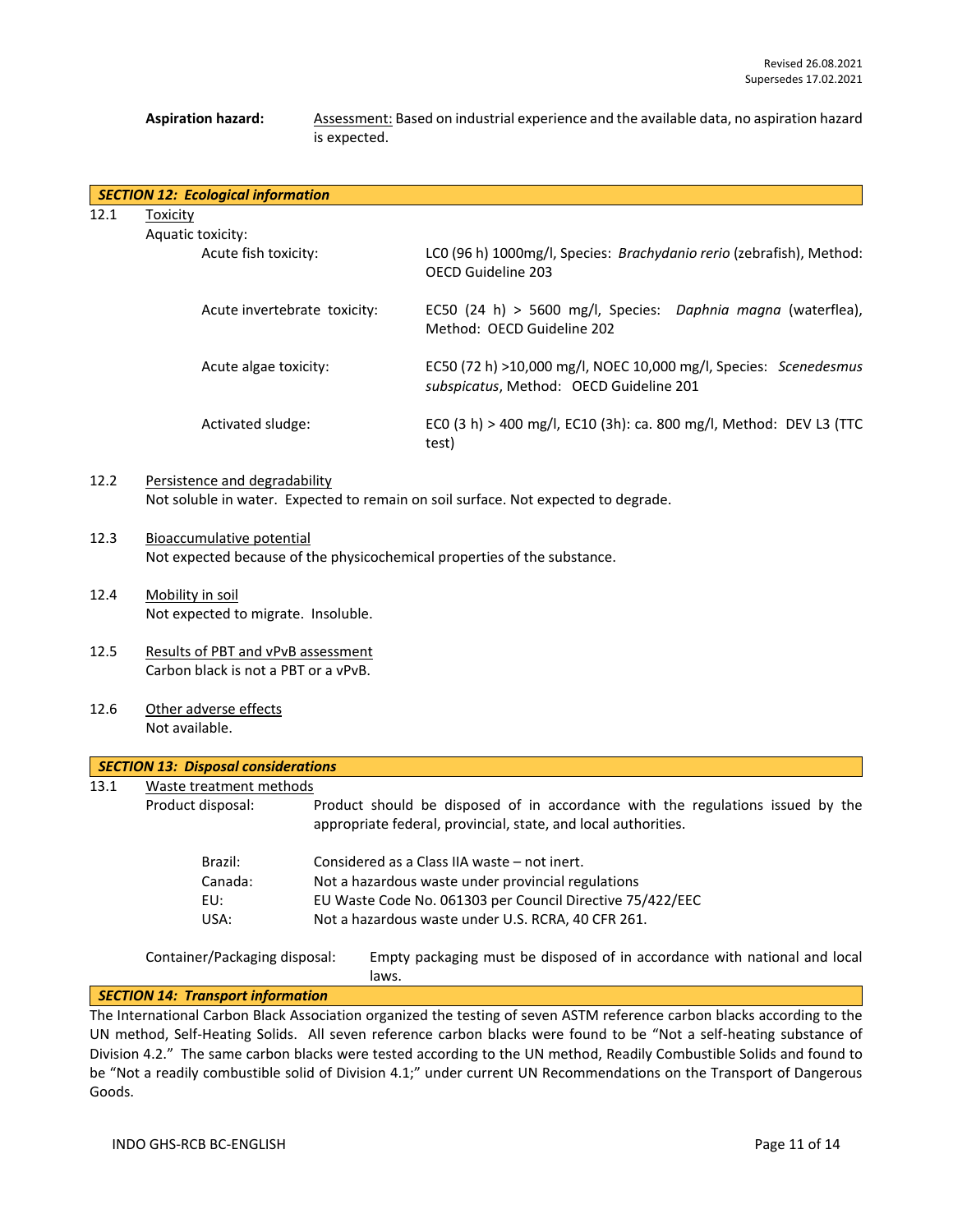The following organizations do not classify carbon black as a "hazardous cargo" if it is "carbon, non-activated, mineral origin." Birla Carbon's carbon black products meet this definition.

|                                               | <b>DOT</b>                   | <b>IMDG</b>                                                                                    |                                                                         | <b>RID</b>                                                                | <b>ADR</b> |                               | ICAO (air)                                                    | <b>IATA</b> |                                                                             |
|-----------------------------------------------|------------------------------|------------------------------------------------------------------------------------------------|-------------------------------------------------------------------------|---------------------------------------------------------------------------|------------|-------------------------------|---------------------------------------------------------------|-------------|-----------------------------------------------------------------------------|
|                                               | 14.1<br>14.2<br>14.3<br>14.4 | UN/ID No<br>Proper shipping name<br>Hazard class<br>Packing group                              |                                                                         | Not regulated<br>Not regulated<br>Not regulated<br>Not regulated          |            |                               |                                                               |             |                                                                             |
|                                               |                              | <b>SECTION 15: Regulatory information</b>                                                      |                                                                         |                                                                           |            |                               |                                                               |             |                                                                             |
| 15.1                                          |                              | Safety, health and environmental regulations/legislation specific for the substance or mixture |                                                                         |                                                                           |            |                               |                                                               |             |                                                                             |
|                                               |                              | European Union:                                                                                |                                                                         |                                                                           |            |                               |                                                               |             |                                                                             |
|                                               |                              | Indication of danger:                                                                          |                                                                         |                                                                           |            |                               |                                                               |             | Not a hazardous substance according to Regulation (EC) No 1272/2008.        |
|                                               |                              |                                                                                                |                                                                         |                                                                           |            |                               |                                                               |             |                                                                             |
|                                               |                              | <b>National Regulations:</b>                                                                   |                                                                         |                                                                           |            |                               |                                                               |             |                                                                             |
|                                               |                              | Germany:                                                                                       |                                                                         | WGK Number: 1742                                                          |            |                               | Water hazard class (WGK): nwg (not water endangering)         |             |                                                                             |
|                                               |                              |                                                                                                |                                                                         |                                                                           |            |                               |                                                               |             |                                                                             |
|                                               |                              | Switzerland:                                                                                   |                                                                         |                                                                           |            |                               | Swiss Poison Class: tested and found to be not toxic. G-8938. |             |                                                                             |
|                                               |                              |                                                                                                |                                                                         |                                                                           |            |                               |                                                               |             |                                                                             |
|                                               |                              | International Inventories:                                                                     |                                                                         |                                                                           |            |                               |                                                               |             |                                                                             |
|                                               |                              |                                                                                                |                                                                         | Carbon black, CAS number 1333-86-4, appears on the following inventories: |            |                               |                                                               |             |                                                                             |
|                                               |                              | Australia:                                                                                     |                                                                         | <b>AICS</b>                                                               |            |                               |                                                               |             |                                                                             |
|                                               |                              | Canada:                                                                                        |                                                                         | <b>DSL</b>                                                                |            |                               |                                                               |             |                                                                             |
|                                               |                              | China:                                                                                         |                                                                         | <b>IECSC</b>                                                              |            |                               |                                                               |             |                                                                             |
|                                               |                              | Europe (EU):                                                                                   |                                                                         |                                                                           |            | EINECS (EINECS-RN: 215-609-9) |                                                               |             |                                                                             |
|                                               |                              | Japan:                                                                                         |                                                                         | <b>ENCS</b>                                                               |            |                               |                                                               |             |                                                                             |
|                                               |                              | Korea:                                                                                         |                                                                         | KECI                                                                      |            |                               |                                                               |             |                                                                             |
|                                               |                              | Philippines:                                                                                   |                                                                         | <b>PICCS</b>                                                              |            |                               |                                                               |             |                                                                             |
|                                               |                              | Taiwan:                                                                                        |                                                                         | <b>TCSI</b>                                                               |            |                               |                                                               |             |                                                                             |
|                                               |                              | New Zealand:                                                                                   |                                                                         | <b>NZIOC</b>                                                              |            |                               |                                                               |             |                                                                             |
|                                               |                              | USA:                                                                                           |                                                                         | <b>TSCA</b>                                                               |            |                               |                                                               |             |                                                                             |
| 15.2                                          |                              | <b>Chemical Safety Assessment</b>                                                              |                                                                         |                                                                           |            |                               |                                                               |             |                                                                             |
|                                               |                              | EU Chemical Safety Assessment:                                                                 |                                                                         |                                                                           |            |                               |                                                               |             | Per Article 144.1 of the REACH Regulation, a Chemical Safety Assessment has |
|                                               |                              |                                                                                                |                                                                         | been carried out for this substance.                                      |            |                               |                                                               |             |                                                                             |
|                                               |                              |                                                                                                |                                                                         |                                                                           |            |                               |                                                               |             |                                                                             |
|                                               |                              | <b>EU Exposure Scenarios:</b>                                                                  | Per Article 14.4 of the REACH Regulation, no exposure scenario has been |                                                                           |            |                               |                                                               |             |                                                                             |
| developed, as the substance is not hazardous. |                              |                                                                                                |                                                                         |                                                                           |            |                               |                                                               |             |                                                                             |
|                                               |                              | <b>SECTION 16: Other Information</b>                                                           |                                                                         |                                                                           |            |                               |                                                               |             |                                                                             |
|                                               | <b>Contact Information</b>   |                                                                                                |                                                                         |                                                                           |            |                               |                                                               |             |                                                                             |
|                                               | Birla Carbon U.S.A., Inc.    | 270 Calumbian Chamicale Lane                                                                   |                                                                         | Birla Carbon Brasil Ltda.<br>$Ltrada Don \hat{L}once C/N$                 |            | El Melcale Denal              | Birla Carbon Egypt S.A.E.                                     |             | Birla Carbon China (Weifang)<br>أأمط                                        |

| 370 Columbian Chemicals Lane    | Estrada Renê Fonseca S/N       | El-Nahda Road                      | Co., Ltd.                       |
|---------------------------------|--------------------------------|------------------------------------|---------------------------------|
| Franklin, LA 70538-1149, U.S.A. | Cubatão SP Brazil              | Amreya, Alexandria, Egypt          | Binhai Economic Development     |
| Telephone +1 337 836 5641       | CEP 11573-904                  | +20 3 47 70 102                    | Zone                            |
|                                 | PABX Operator +55 13 3362 7100 |                                    | Weifang, Shandong, 262737,      |
|                                 |                                |                                    | <b>PRC</b>                      |
|                                 |                                |                                    | Telephone +86 (0536) 530 5978   |
| Birla Carbon U.S.A., Inc.       | Birla Carbon Italy S.R.L.      | Birla Carbon India Private Limited | Birla Carbon China (Jining) Co. |
| 3500 South Road S               | Via S Cassiano, 140            | K-16, Phase II, SIPCOT Industrial  | Ltd.                            |
|                                 |                                |                                    |                                 |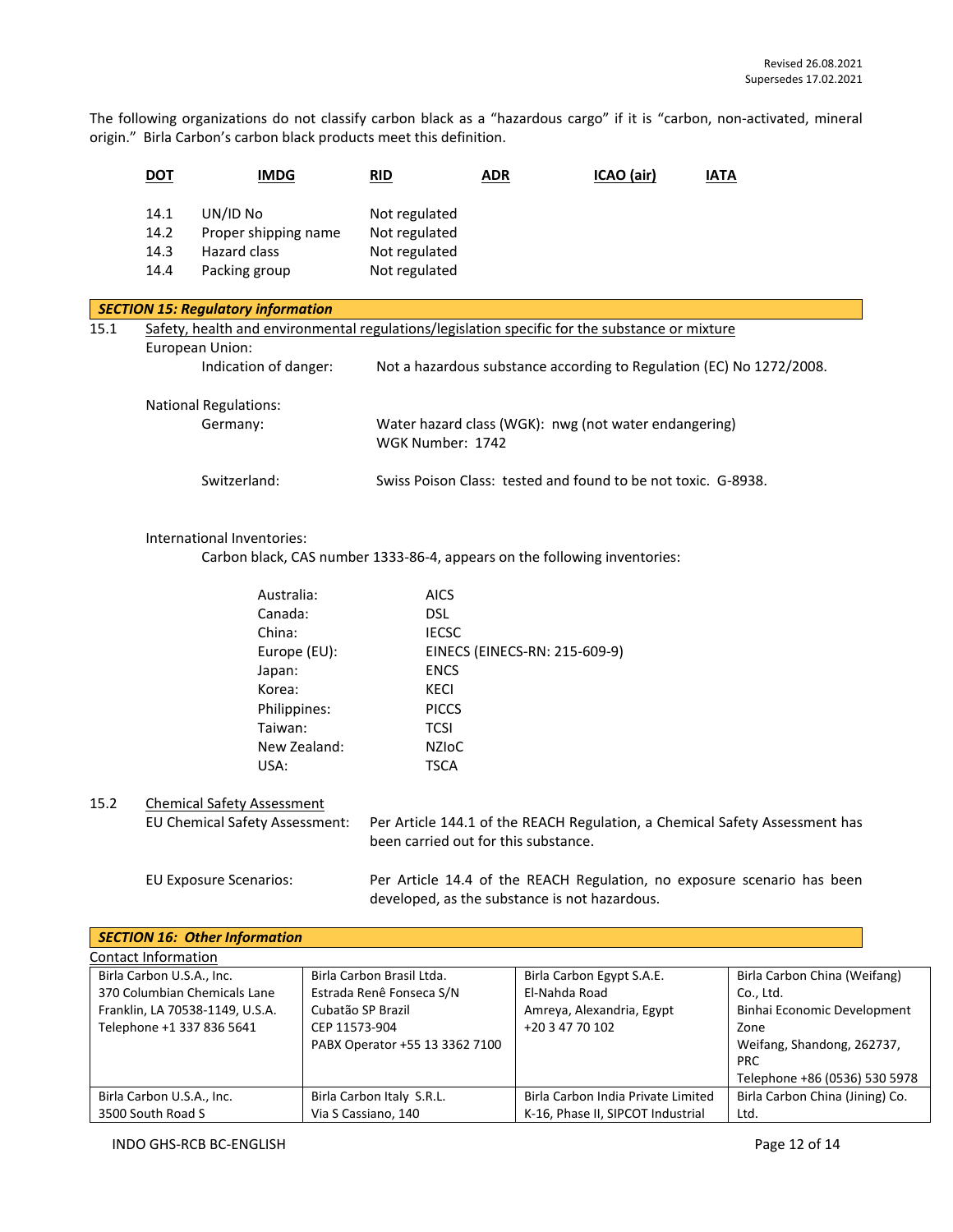| Ulysses, KS 67880-8103, U.S.A. | I - 28069 San Martino di Trecate | Complex                            | No. 6, Chenguang Road, Jibei     |
|--------------------------------|----------------------------------|------------------------------------|----------------------------------|
| Telephone +1 620 356 3151      | (NO) Italy                       | Gummidipoondi-601201               | High-Tech Industry Park Zone     |
|                                | Telephone +39 0321 7981          | Dist: Thiruvallur, Tamil Nadu      | Jining City, Shandong Province   |
|                                |                                  | India                              | The People's Republic of China,  |
|                                |                                  | +91 44 279 893 01                  | 272000                           |
|                                |                                  |                                    | Telephone +86 (0537) 677 9018    |
| Birla Carbon Canada Ltd.       | Birla Carbon Hungary Ltd.        | Birla Carbon India Private Limited | Birla Carbon Korea Co., Ltd.     |
| 755 Parkdale Ave. North        | H - 3581 Tiszaújváros            | Village Lohop, Patalganga,         | #1-3, Ulha-Dong                  |
| P.O. Box 3398, Station C       | P.O.B. 61, Hungary               | Taluka: Khalapur                   | Yeosu city, cheonnam 555-290,    |
| Hamilton, Ontario L8H 7M2      | Telephone +36 49 544 000         | Dist.: Raigad 410207               | Korea                            |
| Canada                         |                                  | Maharashtra, India                 | Telephone 82-61-688-3330         |
| Telephone +1 905 544 3343      |                                  | +91 22 2192 250133                 |                                  |
| Birla Carbon Brasil Ltda.      | Birla Carbon Spain, S.L.U.       | Birla Carbon India Private Limited | Birla Carbon Thailand Public Co. |
| Via Frontal km, 1, S/N. Polo   | Carretera Gajano-Pontejos        | Murdhwa Industrial Area            | Ltd.                             |
| Petroguimico                   | 39792 Gajano, Cantabria          | P.O. Renukook, Dist: Sonebhadra    | 44 M.1, T. Posa, A. Muang        |
| Camaçari Bahia Brazil          | Apartado 283, Santander, Spain   | $U.P. Pin - 231 217$               | Angthong 14000                   |
| CEP 42.810-320                 | Telephone +34 942 503030         | India                              | +66 35 672 150-4                 |
| Telephone +55 71 3616 1100     |                                  | +91 5446 252 387/88/89/90/91       |                                  |

# References:

Borm, P.J.A., Cakmak, G., Jermann, E., Weishaupt C., Kempers, P., van Schooten,FJ., Oberdorster, G., Schins, RP. (2005) Formation of PAH-DNA adducts after in-vivo and vitro exposure of rats and lung cell to different commercial carbon blacks. Tox.Appl. Pharm. 1:205(2):157-67.

Buechte, S, Morfeld, P, Wellmann, J, Bolm-Audorff, U, McCunney, R, Piekarski, C. (2006) Lung cancer mortality and carbon black exposure – A nested case-control study at a German carbon black production plant. J.Occup. Env.Med. 12: 1242-1252.

Dell, L, Mundt, K, Luipold, R, Nunes, A, Cohen, L, Heidenreich, M, Bachand, A. (2006) A cohort mortality study of employees in the United States carbon black industry. J.Occup. Env. Med. 48(12): 1219-1229.

Driscoll KE, Deyo LC, Carter JM, Howard BW, Hassenbein DG and Bertram TA (1997) Effects of particle exposure and particle-elicited inflammatory cells on mutation in rat alveolar epithelial cells. Carcinogenesis 18(2) 423- 430.

Gardiner K, van Tongeren M, Harrington M. (2001) Respiratory health effects from exposure to carbon black: Results of the phase 2 and 3 cross sectional studies in the European carbon black manufacturing industry. Occup. Env. Med. 58: 496-503.

Harber P, Muranko H, Solis S, Torossian A, Merz B. (2003) Effect of carbon black exposure on respiratory function and symptoms. J. Occup. Env. Med. 45: 144-55.

ILSI Risk Science Institute Workshop: The Relevance of the Rat Lung Response to Particle to Particle Overload for Human Risk Assessment. Inh. Toxicol. 12:1-17 (2000).

International Agency for Research on Cancer: IARC Monographs on the Evaluation of Carcinogenic Risks to Humans (2010), Vol. 93, February 1-14, 2006, Carbon Black, Titanium Dioxide, and Talc. Lyon, France.

Morfeld P, Büchte SF, Wellmann J, McCunney RJ, Piekarski C (2006). Lung cancer mortality and carbon black exposure: Cox regression analysis of a cohort from a German carbon black production plant. J. Occup.Env.Med.48(12):1230-1241.